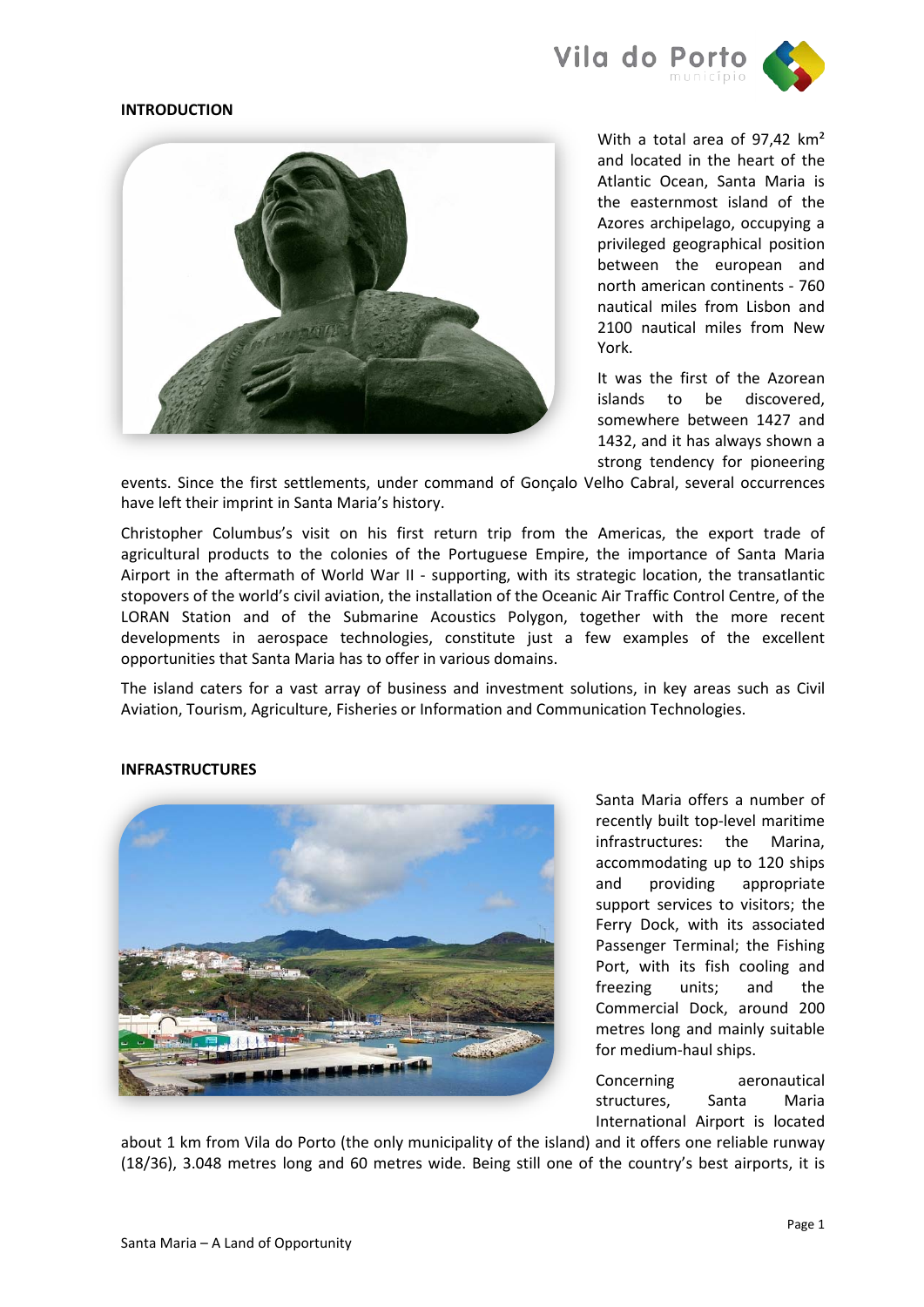

presently used by inter-island regular flights, weekly flights to mainland Portugal and international technical stops.

The airport area also comprises the Oceanic Air Traffic Control Centre (OACC), under the responsibility of NAV Portugal, whose Flight Information Region (FIR) covers a vast portion of the Atlantic Ocean: it encompasses the Azores archipelago and extends further North to Shanwick and Gander FIRs, South to Canarias and Cape Verde FIRs, East to Lisboa and Madrid FIRs and West to New York and Puerto Rico FIRs.

In respect of sports infrastructures, Santa Maria grants top level conditions, offering a modern sports complex which includes a multi-sports pavilion, an indoor swimming pool, a synthetic lawn training field, an athletics track and two tennis courts.

Vila do Porto's Industrial Zone is located near the airport, less than 1 km from the commercial harbour. It presently hosts representatives from several areas of business, an expansion of the current space being expected in the short term.

## **ACCESSIBILITIES**



Accessibilities have always been considered as one of the major development factors in any location. In this respect, Santa Maria offers land, air and sea accessibilities which cater for an easy circulation of people, goods and services. The island's high quality road network connects any land point with the main transport infrastructures, located either at the International Airport or at Vila do Porto harbour.

Concerning the transport of cargo by sea, Santa Maria is

connected with mainland Portugal every two weeks, through a medium-haul container ship, and twice a week with São Miguel, the neighbour island, through a general cargo cabotage service.

During summer months, a passenger and car ferry service is available between Santa Maria and the other islands of the archipelago.

In terms of air connections, Santa Maria offers daily flights to São Miguel island and a weekly direct flight to Lisbon.

### **TELECOMMUNICATIONS**

The optical fibre cable which serves the whole Azores archipelago reaches the islands via Santa Maria, and this modern technology is currently available and in service in a good part of the island. Santa Maria is one of the best equipped islands in terms of the most recent communications technologies, offering state-of-the-art fourth generation capabilities in mobile communications.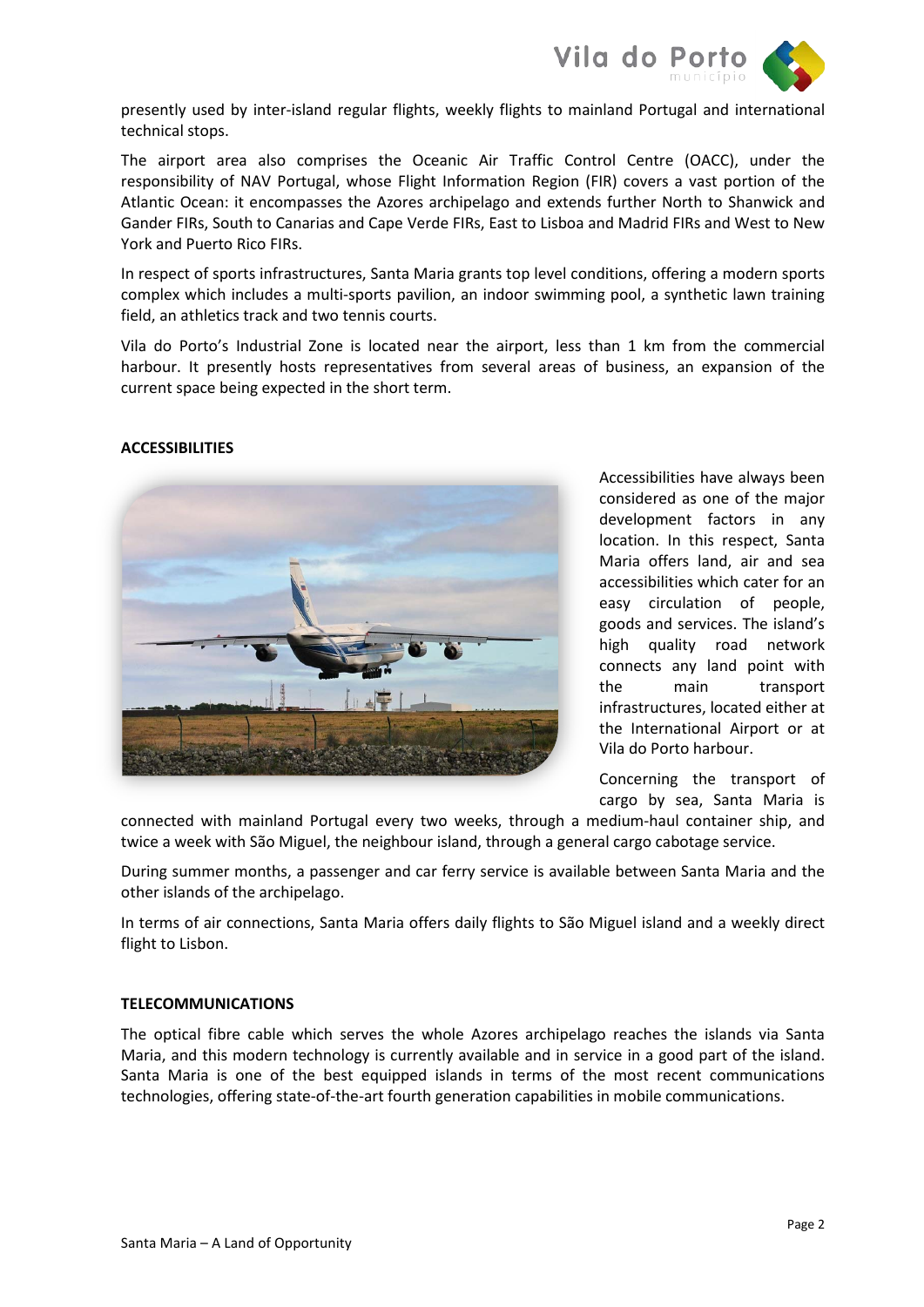

# **TOURISM**



The Sun Island, a designation currently attributed to Santa Maria because of its climate - the sunniest and warmest in the Azores - is located at the same latitude as the city of Faro, in Algarve, and is one of the islands with the highest tourist potential in the archipelago. Its mild, dry temperate maritime climate, its beaches of white sand, its oceanic fossils, its trails and natural landscapes, its gastronomy, its history and the friendliness of its people, all contribute to make the Sun

Island a destination of excellence to those who wish to enjoy unique moments in life.

Visitors dispose of a large choice of lodging facilities, from the typical tourist housing in a rural environment to the good quality hotel units, be it for an enjoyable holiday stay or for any type of familiar or corporate event. The island offers one 4-star and two 3-star hotels, a landscaped camping park at Praia Formosa and one of Portugal's most modern and sophisticated Youth Hostels. In total, more than 400 beds are available.

When choosing Santa Maria as a holiday destination, visitors will certainly enjoy things like hiking along its beautiful circuits and walking trails, swimming in one of the island's famous bays - all of them awarded Europe's distinguishing Blue Flag, scuba diving among rare marine species in the warm ocean waters, visiting our uniquely beautiful natural protected areas, observing our world's unique oceanic fossils, seeing history-rich monuments and places and even finding the time to taste and enjoy the island's typical gastronomy.

# **AGRICULTURE**



Santa Maria's inhabitants have always shown a strong connection with their land and its cultivation. Agriculture and farming were at all times, and will continue to be, activities of major importance within the island's economic tissue.

Recently, cattle raising for meat production and horticultural cultivation, in particular of the typical variety of cantaloupe from Santa Maria, have been recognized as the most relevant drivers within the sector. In this area, some of the island's

support infrastructures are worth mentioning, namely the Municipal Slaughterhouse and the modern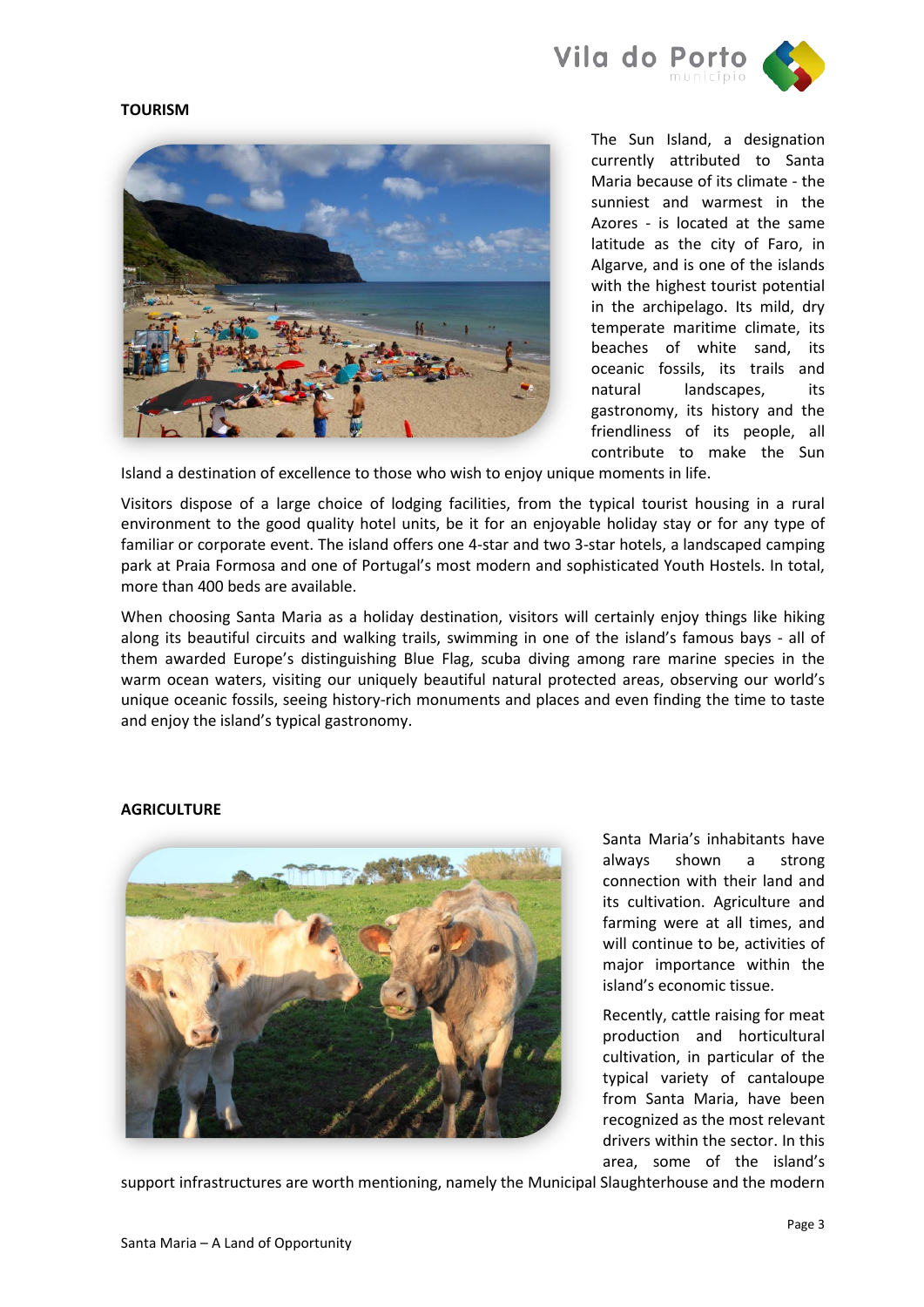

Agri-food Logistics Centre from Agromariensecoop. This Centre offers all the conditions required for the production, transformation, marketing and logistics of food products of excellent quality, including the said cantaloupe variety, honey and meat.

# **FISHING INDUSTRY**



of very safe and modern professional fishing boats.

Fishing Industry was one of the economic sectors which benefitted from the largest investments in recent years.

Santa Maria offers a new Fishing Port, as well as an Auction Centre and the corresponding Cold Store with sufficient capacity to trade all the fish captured by local, coastal and industrial fisheries. This is certainly one of the best infrastructures of its kind in the whole archipelago. The fishing fleet has also undergone a major renovation in recent years - the island shows presently a number



### **NEW TECHNOLOGIES**

Over the past years, the island has become a real hub in terms of space and aeronautics technologies. Santa Maria houses the only Tracking Station from the European Space Agency (ESA) existing in Portugal. Due to its strategic location, this station is one of ESA's first with the capability to follow Ariane 5's propulsion phase, acquiring the rocket's signal in real time. But the station's functionalities are not limited to satellite tracking; the North Atlantic Monitoring

Centre is also based there, with the main purpose of detecting and tracking environmental incidents in the vastness of the North Atlantic Ocean.

Soon, a Galileo Sensor Station (GSS) will come into operation within the same premises. This station will cater for the services required by the setting up and operation of the European geo-referencing system.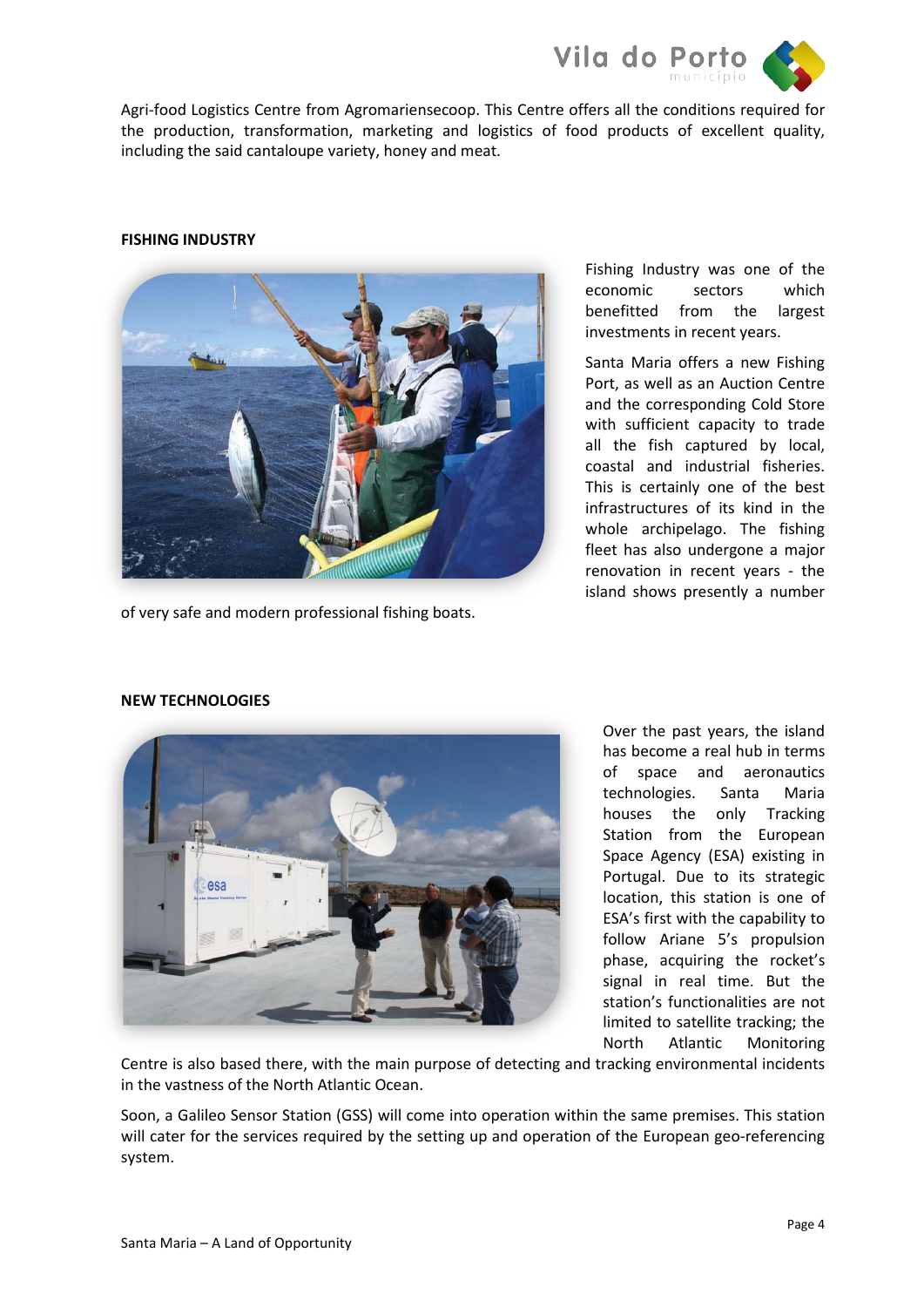

Another station is presently under construction in Santa Maria, as part of the Atlantic Network of Geodynamic and Spatial Stations, to support the future operation of VLBI (Very Long Baseline Interferometry) equipment. This technology will permit new studies in various domains, such as astronomy, geodesy and geophysics.

The island's connection with the new technologies also contemplates, since the 1990s, the Oceanic Air Traffic Control Centre (OACC), under the responsibility of NAV Portugal and which has been mentioned before. A significant part of all the air traffic overflying the North Atlantic is controlled from Santa Maria.

More recently, the connection between Santa Maria and the new technologies was reinforced, with the creation in the island of the Azorean Centre for Aeronautical Training. This Centre runs under the responsibility of the SATA Group and is equipped with the latest technology developments in terms of training of flight crews and other support staff to air transport, both of passengers and cargo. This new and modern facility includes training rooms, on-board emergency situation simulators, cabin simulators, equipment for simulated practical training and check-in and airline counter simulators, among other functionalities.

### **ENVIRONMENT**



At environmental level, Santa Maria arises again as a pioneer island. The Wind Farm at Figueiral, on the south coast, was the first one to be installed in the Azores and the second in the whole country. It is currently undergoing expansion works to cater, in a near future, for the production of larger amounts of environmentfriendly energy.

Vila do Porto is also provided with a Waste Water Treatment Plant, capable of receiving the effluents of the whole urban

network of the Municipality. This plant is located near the seafront and is presently in full operation, thus contributing for the treatment of residual waters in accordance with the strictest environmental standards.

Concerning urban solid waste, the future Santa Maria Waste Processing Centre has reached its conclusion phase. This infrastructure will permit an improved management, treatment and processing of the island's waste.

### **HISTORY AND CULTURE**

Vila do Porto was the first Azorean settlement and is the oldest town as well. There we can find a considerable amount of churches, chapels and typical houses, where the Baroque and Manueline styles sometimes intermix. The Mother Church, the Convent of St. Francis, the Church of Our Lady of